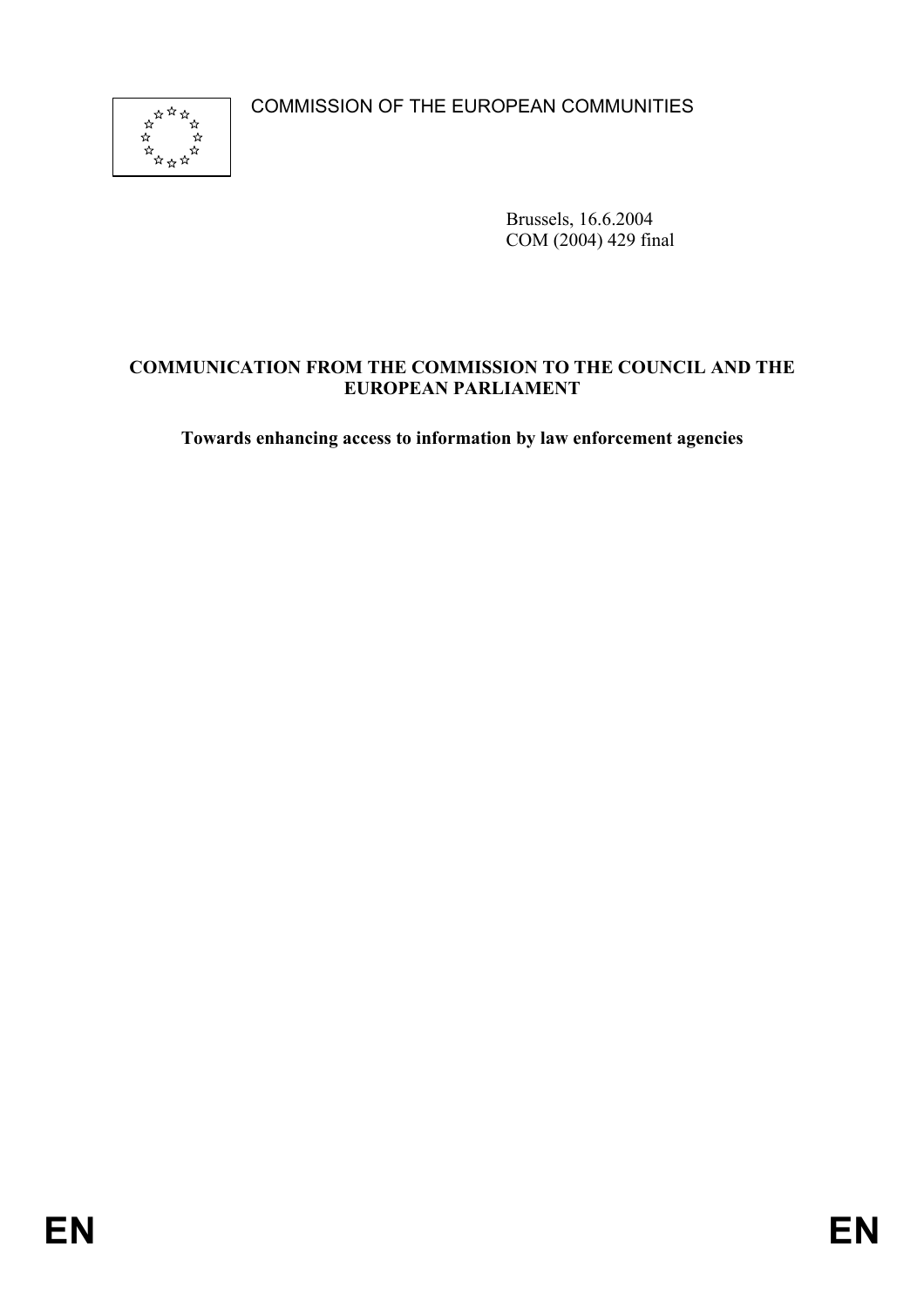# **TABLE OF CONTENTS**

|        | COMMUNICATION FROM THE COMMISSION TO THE COUNCIL AND THE<br>EUROPEAN PARLIAMENT TOWARDS ENHANCING ACCESS TO INFORMATION        |  |
|--------|--------------------------------------------------------------------------------------------------------------------------------|--|
|        |                                                                                                                                |  |
|        |                                                                                                                                |  |
|        | CHAPTER II - TOWARDS BETTER ACCESS TO DATA AND THE INTRODUCTION<br>OF INTELLIGENCE-LED LAW ENFORCEMENT AT THE LEVEL OF THE EU5 |  |
| 2.1.   |                                                                                                                                |  |
| 2.2.   | Core elements for effective access to and collection, storage, analysis and exchange                                           |  |
| 2.2.1. | The principle of equivalent access to data between law enforcement authorities  6                                              |  |
| 2.2.2. |                                                                                                                                |  |
| 2.2.3. |                                                                                                                                |  |
| 2.2.4. |                                                                                                                                |  |
| 2.2.5. |                                                                                                                                |  |
| 2.3.   | Core elements of an effective intelligence led law enforcement capability at EU level                                          |  |
| 2.4.   |                                                                                                                                |  |
|        | CHAPTER III - LEGISLATIVE INITIATIVES LINKED TO THIS COMMUNICATION 12                                                          |  |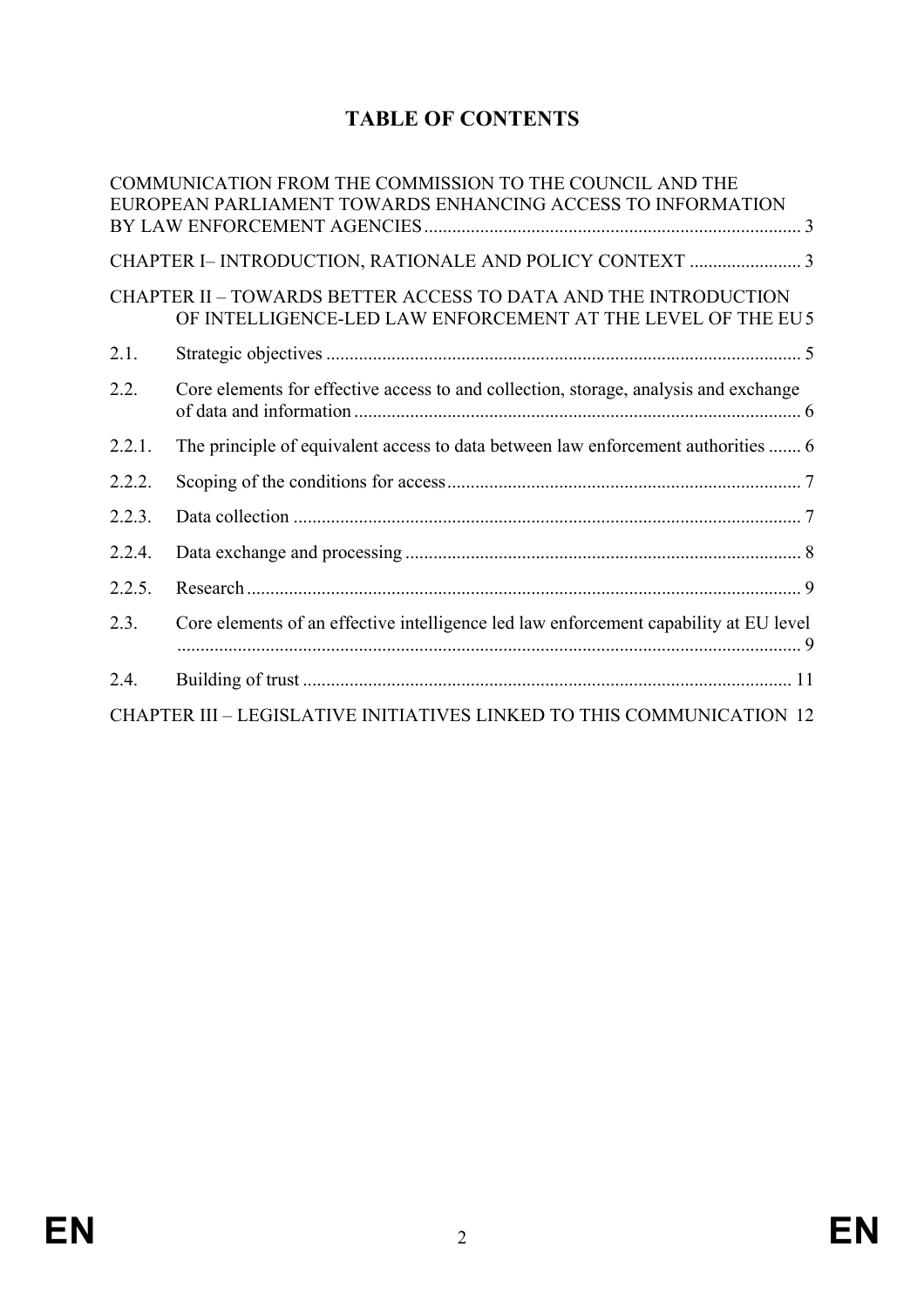### **COMMUNICATION FROM THE COMMISSION TO THE COUNCIL AND THE EUROPEAN PARLIAMENT TOWARDS ENHANCING ACCESS TO INFORMATION BY LAW ENFORCEMENT AGENCIES (***EU INFORMATION POLICY***)**

### **CHAPTER I– INTRODUCTION, RATIONALE AND POLICY CONTEXT**

### **Overview**

The declaration of the European Council on terrorism<sup>1</sup> instructs the Council to examine legislative measures to simplify the exchange of information and intelligence between the law enforcement authorities of the Member States. The Commission is invited to bring forward proposals to the June European Council in relation to exchange of personal information and the use of passenger information for the purpose of combating terrorism. The Commission proposals should also include provisions to enable national law enforcement agencies to have access to the European information systems.

The present Communication is a first contribution from the Commission in response to the request from the Council.

In this Communication, the Commission sets out the elements that are critical to achieving free circulation of information between the law enforcement authorities of the Member States, in a more structured way than has been the case up till now, Obstacles to free circulation of information currently exist, which cause *inter alia* the Council to dedicate the third round of mutual evaluations to examine the "exchange of information and intelligence between Europol and the Member States and among the Member States respectively". Compartmentalisation of information and lack of a clear policy on information channels hinder information exchange. The challenges to overcome the division of information between different Ministries nationally are exacerbated by the legal, technical and practical problems hindering exchange between Member States. In order to obtain a more accurate picture of these obstacles, the Commission proposes to undertake a full stock-taking exercise on the conditions to access information, as well as a broad and open consultation with all interested stakeholders namely the European Data Protection Supervisor. The Communication also aims to provide the means of avoiding the materialisation of major threats, such as terrorism, by introducing the concept of intelligence-led law enforcement at EU level. It provides an agenda setting out how to achieve this, and it announces legislation to remove specific legal problems. The focus of this Communication is improvement of access to necessary and relevant information, as well as on the broad concepts for the introduction of intelligence-led law enforcement at the level of the EU. This will also have consequences for the international role that the EU is able to assume.

These two elements are the building blocks of the EU Information Policy for Law Enforcement. Common action in these fields will support the progressive establishment of the

European Council of 25 March 2004 *Declaration on combating terrorism*.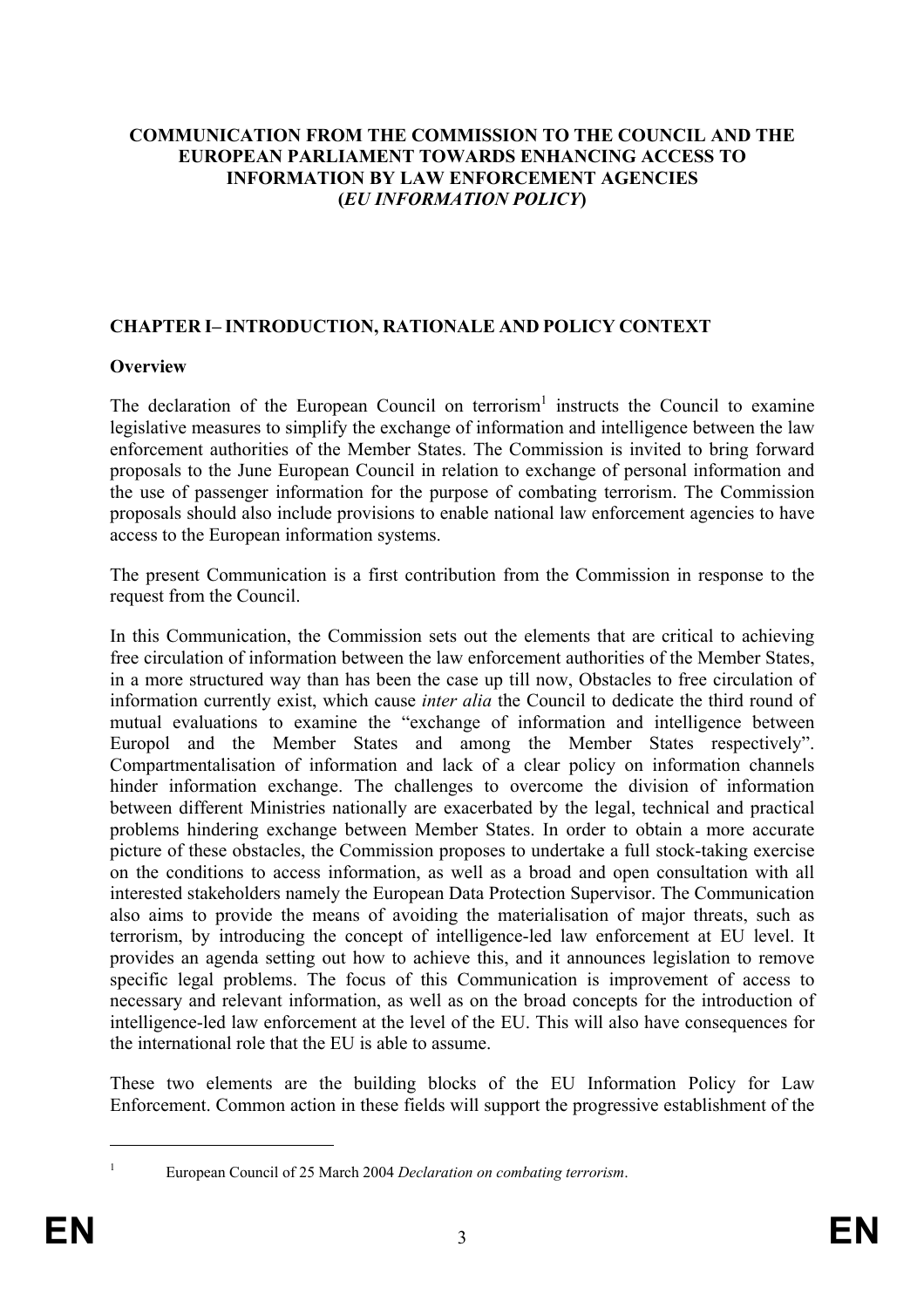area of freedom, security and justice, in which the free movement of persons remains assured in the face of the new security challenges that terrorism and other forms of serious and organised crime pose to the Union as a whole. Effectiveness of law enforcement activities should build upon observance of human rights and fundamental freedoms as protected by international, European and constitutional traditions common to Member States. Furthermore, while building this policy, the Commission will ensure that Community law and policies are duly taken into account. In particular such a policy should not create legal uncertainty or undue economic burdens on industries.

The Commission calls on the Member States and involved parties to engage in the following bold, cooperative actions.

Firstly, to take the indispensable steps to make accessible necessary and relevant data and information for EU law enforcement authorities, in order to prevent and combat terrorism and other forms of serious or organised crime as well as the threats caused by them.. In this respect; it should be borne in mind that often criminal activity that would not appear to come within the category of "serious or organised" can well lead or be connected to it.

Secondly, to produce and use high quality EU criminal intelligence. Knowledge that will become available in this process will assist the political level in setting EU law enforcement priorities in a concerted manner, and the law enforcement authorities to confront effectively the crimes and threats that jeopardise our citizens' lives, physical integrity and security.

Thirdly, to enhance trust between enforcement services. The introduction of common conditions for instance to access data systems, and the sharing of know-how will contribute to set up a joint information policy platform in particular by removing objective obstacles to the effective sharing of information and intelligence.

A number of considerations drive the EU Information Policy for law enforcement. They are related to the growing awareness of the vulnerability of the Union to threats like those posed by terrorist activities to the dependence of the Union on interlinked networks; to the need to establish enhanced information flows between competent authorities, to the benefits of new technology and knowledge-based capabilities in boosting law enforcement action and, at the same time, enhance data protection, security, and related monitoring and supervisory mechanisms.

This communication intends to improve information exchange between all law enforcement authorities, *i.e.* not only between police authorities, but also between customs authorities, financial intelligence units, the interaction with the judiciary and public prosecution services, and all other public bodies that participate in the process that ranges from the early detection of security threats and criminal offences to the conviction and punishment of perpetrators. The fundamental role that State security and national intelligence agencies play in this regard is undisputed. The many *inter-linked* challenges that the EU Information Policy for law enforcement intends to address are presented in the following paragraphs.

Finally, the external dimension must be taken into account, because of the international nature of the challenge of terrorism and organised crime that we are trying to address. Other countries have developed or may develop in the future their own Information Policies for Law Enforcement and we have already seen cases where those policies have implications for EU citizens and economic operators. Reciprocity issues may also arise. And multilateral solutions may have to be sought in specialised forums. The impact that the EU Policy would have on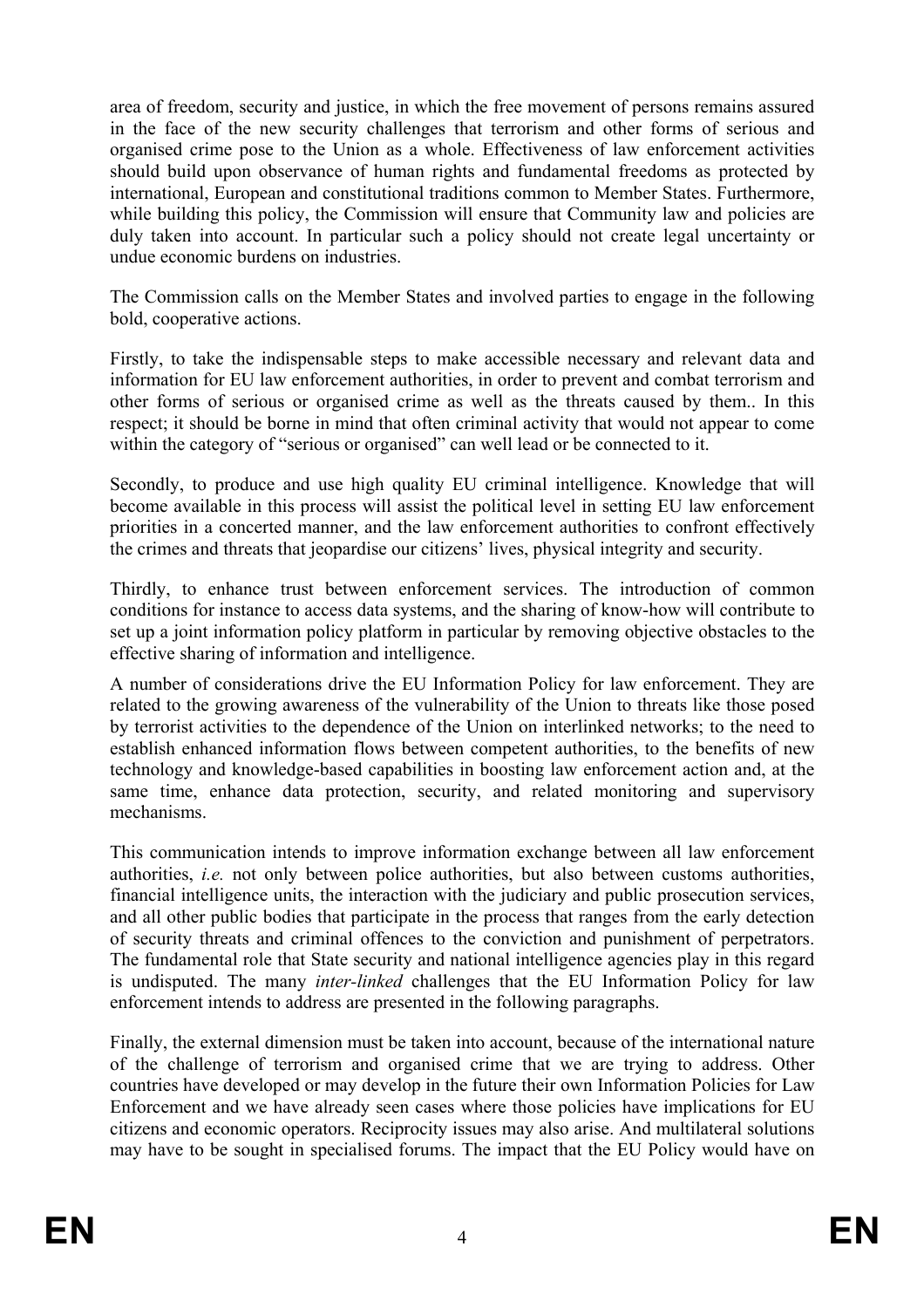the nationals of third countries will also need to be properly taken into account, to ensure both that law enforcement cooperation with those countries is not impaired and that the rights of citizens are respected without discrimination.

*This policy will firstly make accessible the necessary and relevant data and information, for law enforcement authorities in order to prevent and combat terrorism and other forms of serious or organised crime as well as the threats caused by them2 . Secondly, it will foster the production and use at EU level of high quality criminal intelligence to assist the political decision-making and the law enforcement authorities in effectively confronting these crimes. Thirdly, it will support the building of trust between the competent services. While building this policy, Community policies and Community law instruments will also be taken into account; in particular this policy will fully respect fundamental rights.* 

### **The Information Policy has to take account of the following elements:**

- The **security** challenge requires as a matter of necessity common and concerted action on an unprecedented scale,; the stakeholders are the national law enforcement authorities, national governments, the European executive and legislature, and other bodies at European and international level.
- The **human rights** challenge means striking the appropriate balance between robust data protection and due respect of other fundamental rights on the one hand and, high performing use of law enforcement information aimed at safeguarding essential public interests such as national security and the prevention, detection, and prosecution of crime on the other.
- As concerns **technolog**y, compatible information systems protected against unlawful access with appropriate data protection, including the monitoring and supervision of data processing and the auditing of investigation are needed. Crime-proofing of information technologies should expose weaknesses and opportunities for criminal activities and focus on data analysis such as risk assessment and profiling.
- To facilitate effective **co-operation**, common standards for information collection, storage, analysis and exchange will critically support the building of confidence between the competent services, both at national and EU level.
- The **implementation** of a multi-phased approach will require the need for long-term sustained cooperative action.

<u>.</u>

<sup>2</sup> For the purpose of this Communication the expression "data" or "information" means "data, information and intelligence" unless otherwise indicated; the term 'intelligence' refers to 'criminal intelligence'.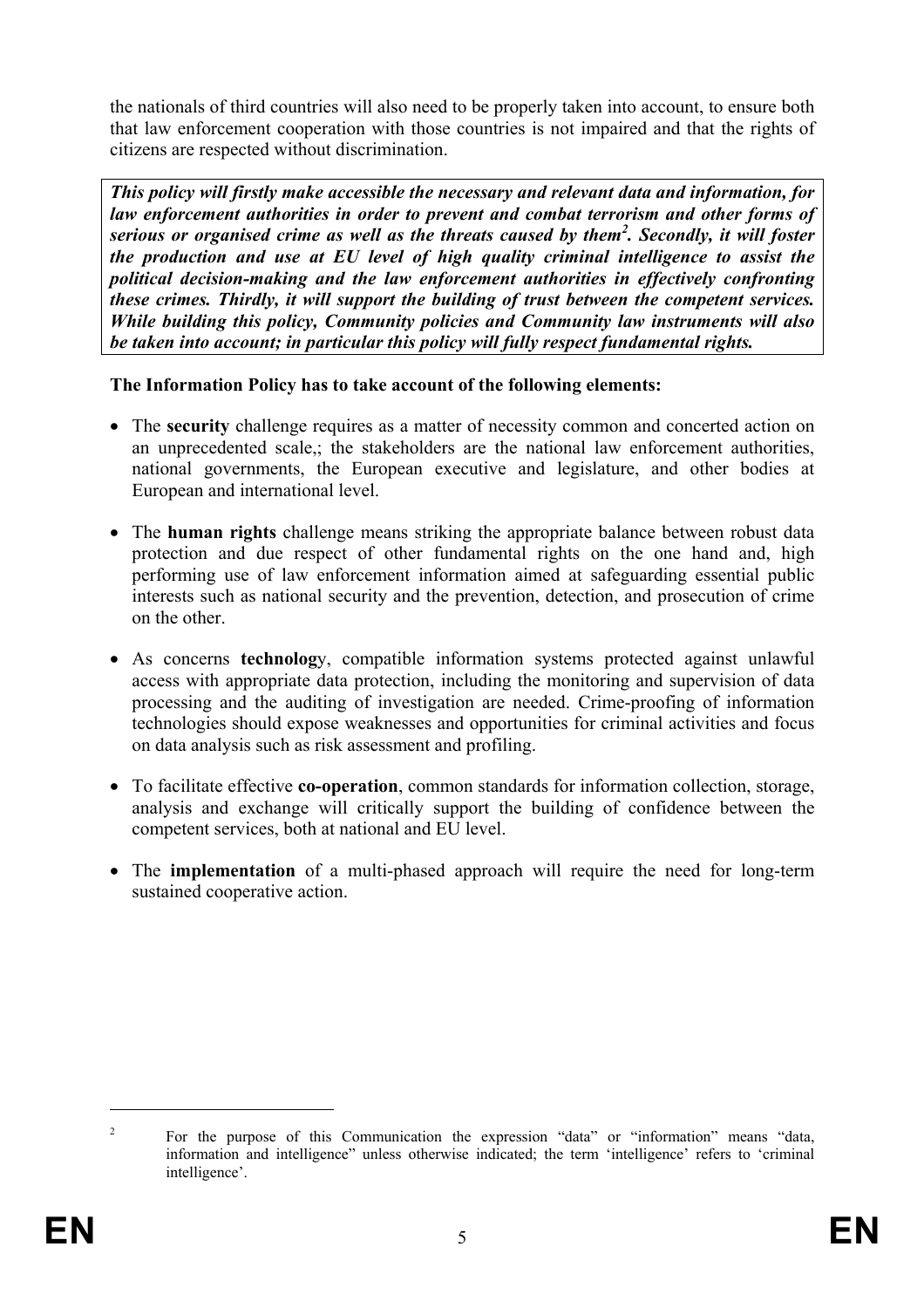#### **CHAPTER II – TOWARDS BETTER ACCESS TO DATA AND THE INTRODUCTION OF INTELLIGENCE-LED LAW ENFORCEMENT AT THE LEVEL OF THE EU**

#### **2.1. Strategic objectives**

The objective of this Communication is to establish an EU Information Policy for law enforcement that will contribute to the realisation of the objectives of Art 29 TEU by providing better information over secure channels for **existing law enforcement cooperation**  and laying the groundwork for the **establishment of effective intelligence-led law enforcement** at local, national and European levels, underpinned by the necessary **trust building**. The policy plan is encompassing legal, technical and organisational actions that, taken together, will provide law enforcement authorities with a framework for cooperation in order to facilitate the access to and the processing of data relevant for law enforcement and to produce criminal intelligence.

When looking in more detail at the Information Policy the intended results are to:

- optimise access to information to further core law enforcement activities as well as to produce criminal intelligence;
- ensure that relevant data established for other than law enforcement purposes be available as long as appropriate, necessary and proportionate to the specific and legitimate purposes pursued<sup>3</sup>;
- set up or, in case of already existing horizontal standards, promote the effective use of common horizontal standards on access to data, clearance, confidentiality of information, reliability, data security and data protection, and interoperability standards for national and international databases;
- establish agreed intelligence formats to assist political and operational decision-making and promote the development and use of equivalent methods for the analysis of e.g. criminal networks, crime threats, risks and profiles, to be further supported by economic harm assessments:
- provide the basis for the prioritisation of the EU-wide collection and analysis of information and, subsequently, for the selection of the best course of action in order to prevent and combat terrorism and other forms of serious or organised crime as well as the threats caused by them, within the set priorities;
- facilitate cooperative and coordinated law enforcement action with a view to prevent, investigate, or disrupt, effectively and as appropriate, terrorist activities and activities dealing with other forms of serious or organised crime.

*Improved access to data, information and intelligence will support law enforcement in each Member State and at European level in order to prevent and combat terrorism and other forms of serious or organised crime, as well as threats caused by them. Additional added value will occur when data is methodically analysed in order to produce first-class criminal intelligence. To support EU intelligence-led law enforcement, minimum standards for* 

A legislative proposal on data retention has been tabled by four Member States at the April 2004 JHA Council. The Commission foresees an open consultation on the matter.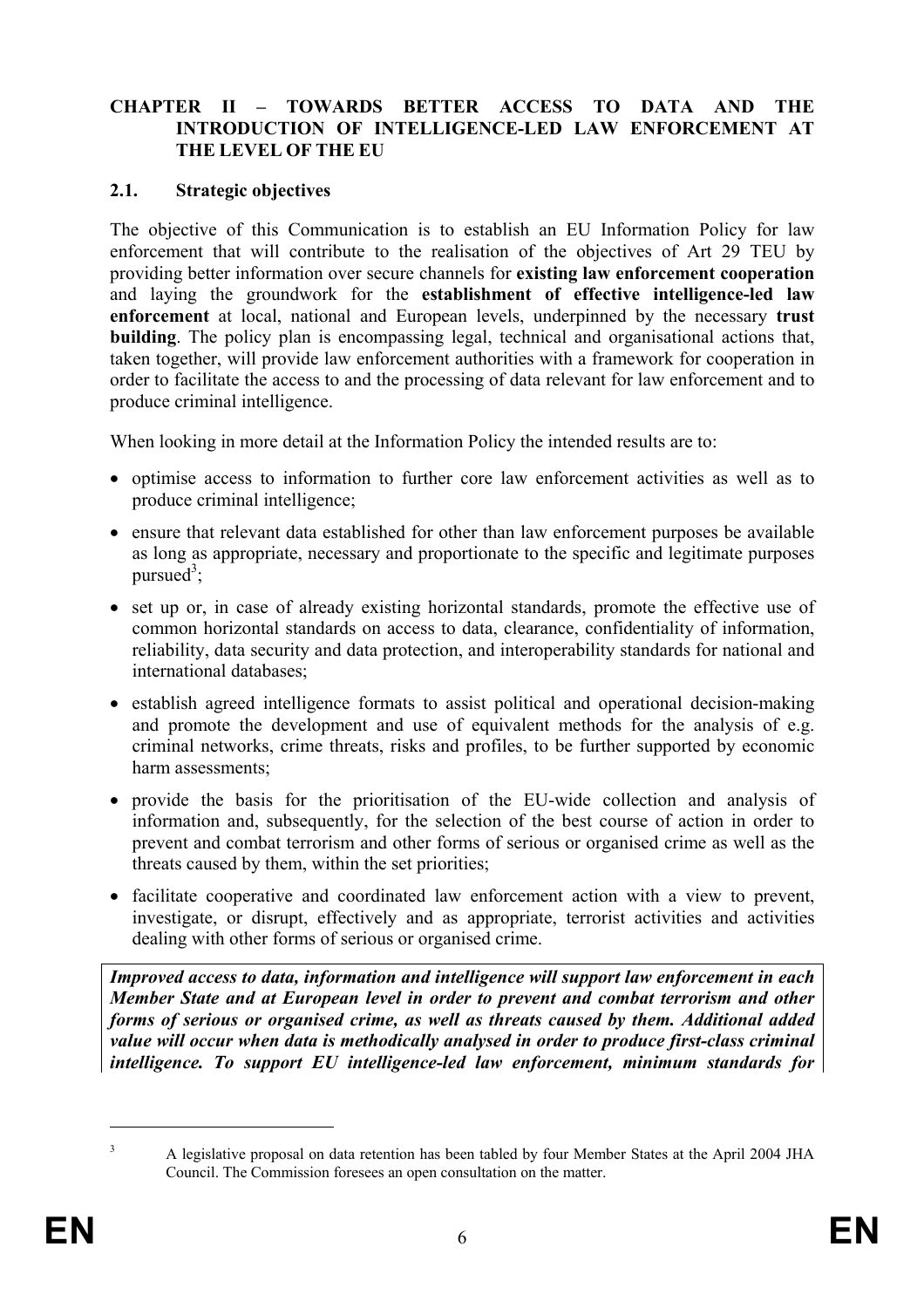*national criminal intelligence systems should be adopted, enabling compatible threat assessments at European level.* 

### **2.2. Core elements for effective access to and collection, storage, analysis and exchange of data and information**

### *2.2.1. The principle of equivalent access to data between law enforcement authorities*

The first core objective of the Information Policy for Law Enforcement is to establish free movement of information between law enforcement services, including EUROPOL and EUROJUST. At present, law enforcement authorities can search databases that are nationally accessible. However, accessing information held by law enforcement services from other Member States poses challenges that amount to making them inaccessible in practice.

The Information Policy aims at making this information practically accessible to all EU law enforcement authorities, including EUROPOL and EUROJUST, to assist them in the execution of their functions and in accordance with the rule of law.

The principle that the Information Policy introduces to offset the challenges put forward in the previous chapter is the one of **'right of equivalent access to data'.** This would give EU law enforcement authorities and officials equivalent rights of access to data and databases within other EU Member States on comparable conditions as law enforcement authorities in that Member State. The corollary to that right is the obligation to provide access to law enforcement officials of other Member States under the same conditions as national law enforcement officials.

#### *This implies a commitment from Member States to act within a EU model comprising issues such as the synchronisation of threat assessment based on a common methodology and systematic underpinning of threat assessment by sectoral vulnerability studies.*

The principle of equivalent access recognises that:

- the security of the Union and its citizens is a joint responsibility,
- Member States depend on each other to enforce laws in order to prevent and combat terrorism and other forms of serious or organised crime, and contain the threats caused by them ;
- law enforcement authorities in one Member State fulfil similar tasks and have equivalent information needs as those in other Member States:
- law enforcement authorities act lawfully when accessing data or querying databases in the execution of their tasks and within the boundaries set by common standards on data protection and data security.

As a matter of principle, the right of equivalent access should not diminish the effectiveness of existing Mutual Legal assistance instruments. Any potential legal effects will have to be carefully analysed.

*Transparent and straightforward conditions for accessing the necessary and relevant information for all EU law enforcement authorities should be set up based on common standards, including on data protection and data security. Member States will be responsible for the implementation of these conditions. A system to monitor the*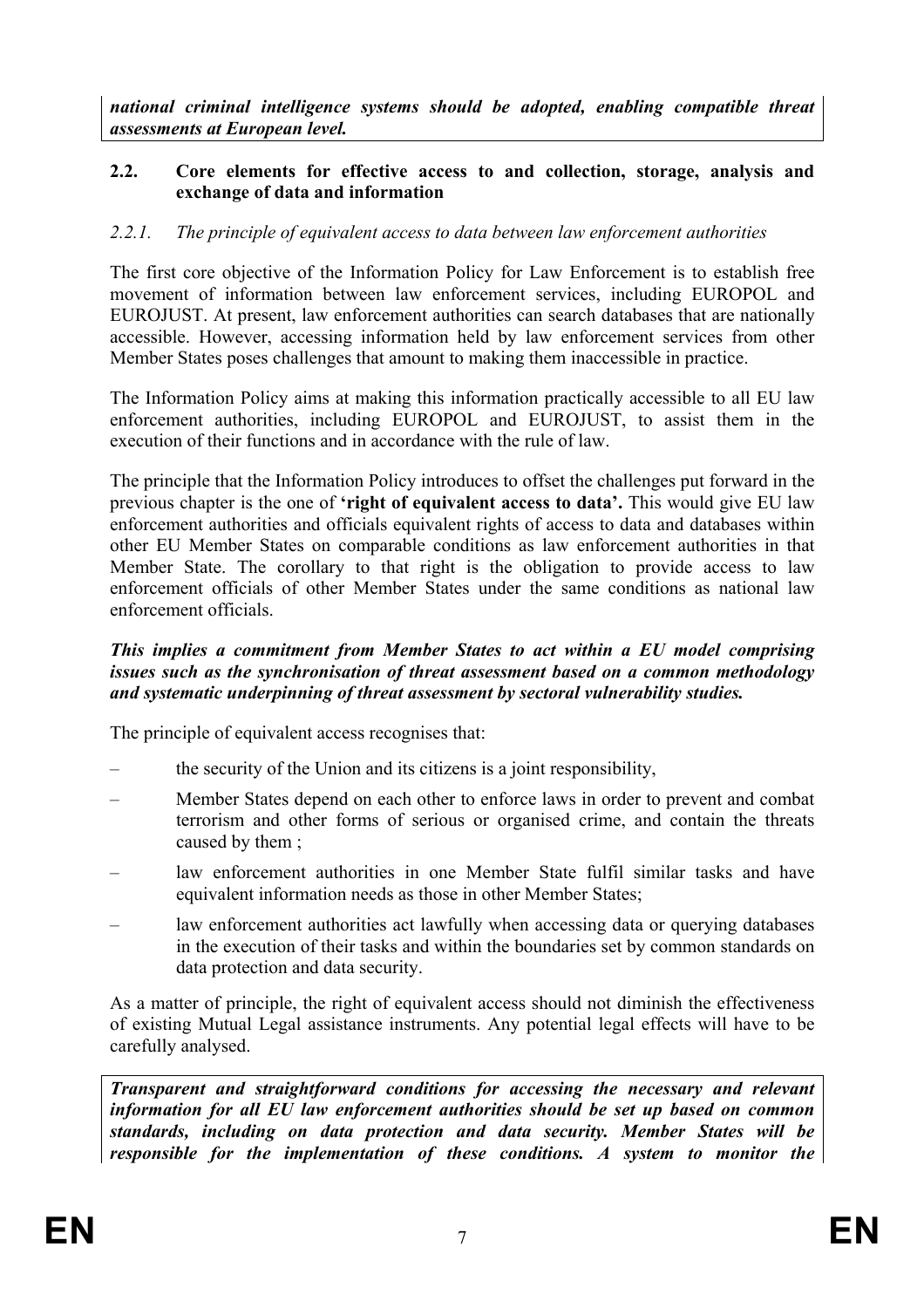*implementation will be set up following the identification of the conditions for access in the course of the stock taking exercise (see paragraph 2.2.2).* 

*Core obstacles to the exchange of information between law enforcement authorities can only be effectively addressed on the basis of a firm commitment of Member States to take concrete measures towards the setting up of a European Criminal Intelligence Model (see paragraph 2.3).* 

*The European Information Policy aims at the introduction of the principle of right of equivalent access to the necessary and relevant data and information for EU law enforcement authorities. The Commission will examine with Member States which obstacles exist and, on this basis, assess the appropriateness of submitting a legislative proposal to the Council and the European Parliament related to its introduction at EU level.* 

# *2.2.2. Scoping of the conditions for access*

The Commission proposes to carry out a full stock-tacking exercise on the basis of available information as well as on information provided to that end by Member States, to chart the following elements:

- which data or databases are accessible to law enforcement authorities in Member States and which ones are accessed abroad, including index databases (*content*);
- what is the purpose of the database *(purpose definition)*;
- which kind of law enforcement authority has access to these data (*users*);
- under what conditions do these authorities have access to these data and databases (*access protocol*);
- what are the technical requirements for access to these data and databases (*technical protocols*);
- how often are the data and databases accessed (*relevance*);
- which data or databases are of interest to law enforcement authorities, but are not accessible to them; what are the applicable data protection provisions (*scoping of needs*).

# **The Commission intends to:**

- launch a stocktaking exercise by the end of 2004, to identify the scope, needs and *constraints of access to data and databases by law enforcement authorities.*
- *launch a study on legal provisions, conditions, including IT solutions to access (non-) law enforcement data, , and procedures related to data protection and data security provisions.*

# *2.2.3. Data collection*

The law enforcement authorities in the EU use diverging approaches to collect and categorise data and information. No single forum for the classification of the confidentiality of different information sources exists at this moment.

The first and foremost information source is the data collection of the law enforcement administrations. Access to data not collected for law enforcement purposes is another policy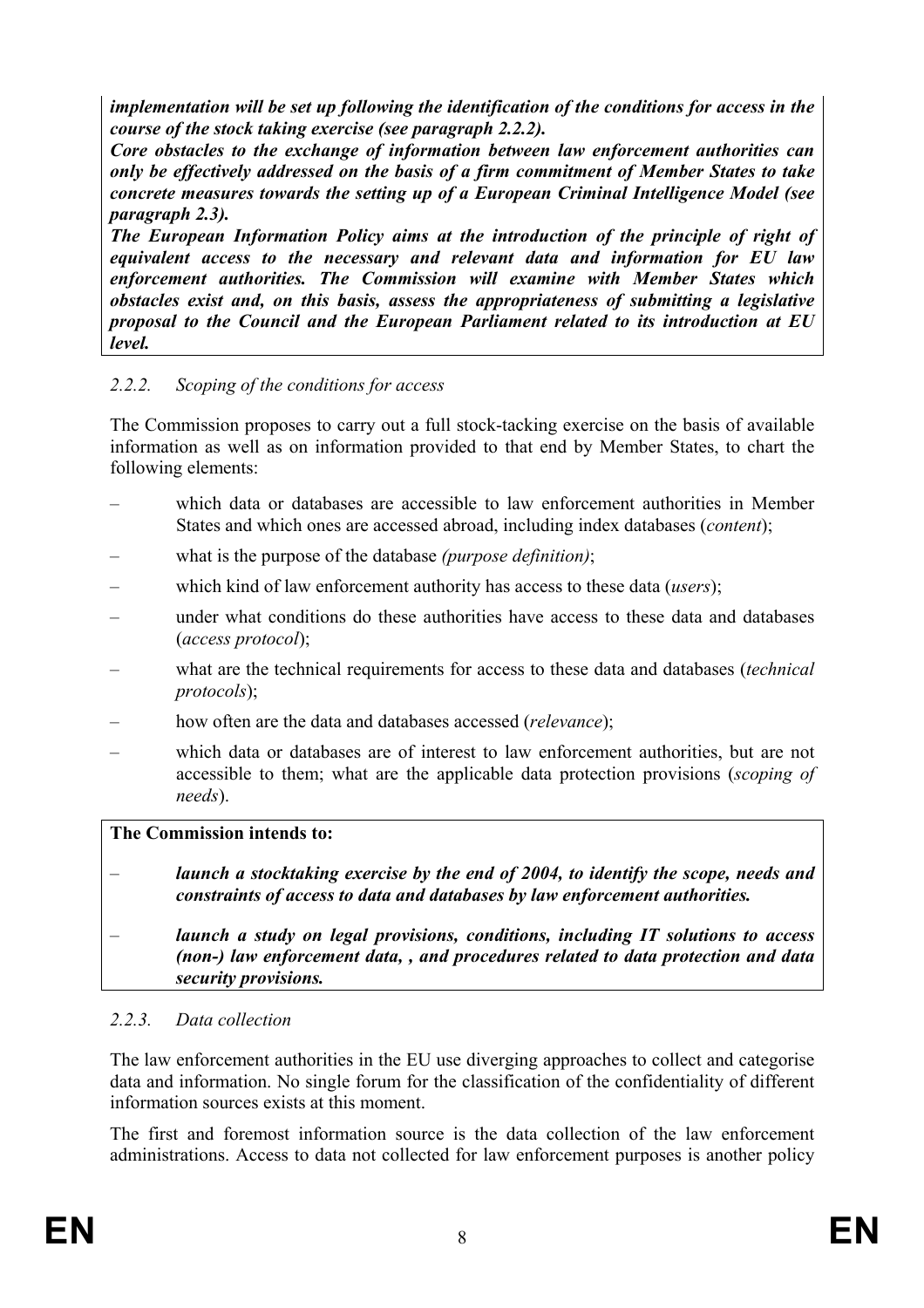issue. It requires a broad and open consultation with all interested stakeholders, in view of its possible implications on operators and users and on Community laws and policies.

A system to manage the different access privileges such as common *European standards for the authorisation to access classified information*, a joint system of *users access profiles* to administer the numerous access rights, and an authenticated way to register authorised users (cf. *users accounts*) would provide the basis for an effective access management. User profiles could also be used to systematically monitor and audit the access to and processing of data that could be kept in *log files and audit trail* systems.

*The Commission intends to launch studies to underpin the elaboration of legislative and non-legislative initiatives related to minimum standards for the collection of data; common procedural standards to classify the confidentiality and the reliability of data; common standards on the authorisation to access classified information, and user access profiles.* 

*The Commission will further organise consultations and multi-disciplinary workshops under the EU Forum on the Prevention of Organised Crime to discuss public private partnerships and in particular on the access to data not collected for law enforcement purposes.* 

# *2.2.4. Data exchange and processing*

Besides different ways to access data and databases on the basis of the principle of equivalent access, another option to make existing data and data bases better accessible is by networking them or creating central databases. In this context the European Council<sup>4</sup> invited the Commission "to submit proposals for enhanced interoperability between European databases (SISII, VIS and EURODAC) in order to exploit their added value within their respective legal and technical frameworks in the prevention and fight against terrorism<sup>"5</sup>. Enhanced interoperability will need to take due account of the applicable legal provisions on data protection.

The Commission is of the view that the only viable option for the future will be the creation of interoperable and interconnected EU systems. A conceptually comprehensive IT architecture that integrates national, European and international inter-linkages offer in the long run considerable savings, synergies and policy opportunities, both in the area of criminal intelligence and in the broader context of an evolving European Security Strategy.

A phased approach should be conceived based on the setting up of harmonised data encoding formats and access rules for the various systems. Early consultations with stakeholders conducted by the European Commission<sup>6</sup> have already identified a number of issues that may pose obstacles to information sharing. These include in particular the lack of:

- common standards and conditions for data processing;
- common data accessibility standards;
- compatible crime definitions and crime statistics;
- compatible IT technologies used by law enforcement administrations;
- co-operative law enforcement cultures beyond institutional borders;
- co-operation between public and private sector actors;

<u>.</u>

<sup>4</sup> European Council of 25 March 2004 *Declaration on combating terrorism*.<br>
A consente Communication communication will be areneated on this subject.

A separate Commission Communication will be prepared on this subject.

<sup>6</sup> Dublin Declaration and Conclusions of meetings of the Forum for the prevention of Organised Crime.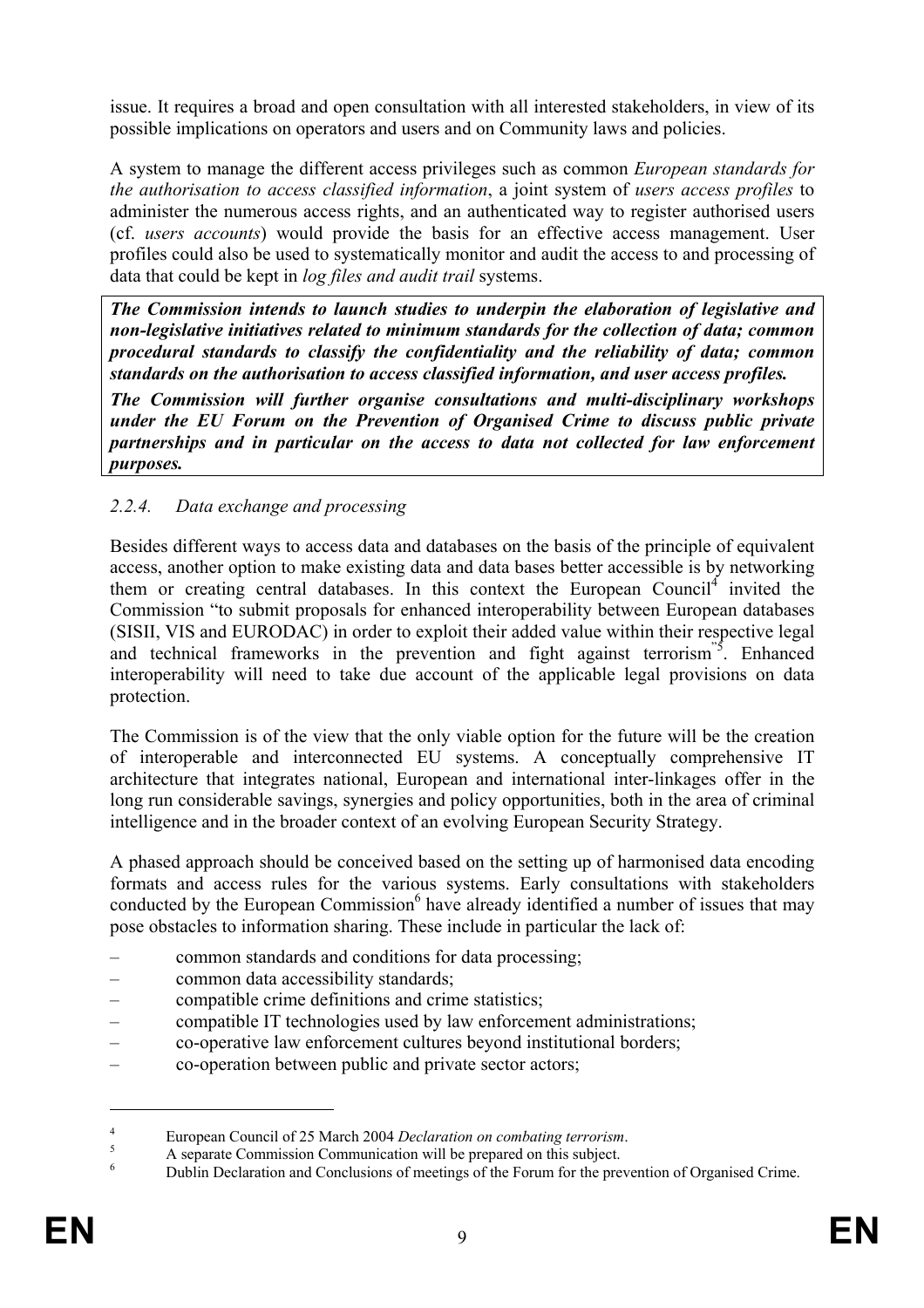– awareness of common data protection rules and a lack of a common data security framework.

*The Commission envisages submitting a communication to explore effective ways to remove core obstacles that cause impediments to data sharing and which will, as appropriate, be supported by respective legislative initiatives.* 

# *2.2.5. Research*

The current European research programmes address the issue of security of information and communication systems and infrastructures. The Commission has already considered the need to accelerate the preparation of a European Security Research Programme to improve European citizens' security by launching a Preparatory Action on Security Research<sup>7</sup>. The 'Preparatory Action for Security Research', which is defined for the years 2004-2006 (budget  $\epsilon$  65M) would support and finance activities to test the ground in view of the comprehensive European Security Research Programme from 2007 onwards.

Terrorism and organised crime are identified as the two top concerns of European citizens (80 % of EU-citizens identify terrorism and organised crime as their major fears). At present, research activities related to criminal intelligence systems or law enforcement are not sufficiently covered by research programmes. Hence, there is a need to define specific research actions in addition to existing programmes. In addition co-financing of research activities is also possible under the AGIS programme.

- *Promote research on secure and confidential communication channels through the AGIS programme;*
- *Initiate the development of standards for the secure exchange of information, especially by and between law enforcement authorities;*
- *Launch specific research on the use and the implementation of European criminal intelligence systems, including on related common standards for meta-data, secure data exchanges, enhanced data protection tools, automated analysis, threat -, risk assessment and profiling methods.*

#### **2.3. Core elements of an effective intelligence led law enforcement capability at EU level**

The second core objective of the Information Policy is to propose steps to develop EU intelligence-led law enforcement. Criminal intelligence assists the competent authorities in the performance of their strategic or operational tasks, in order to prevent and combat terrorism and other serious or organised crime, as well as the threats caused by them*<sup>8</sup>* . The introduction of a European Criminal Intelligence Model would render intelligence-led law enforcement effective and allow for enhanced cooperative action. It would comprise issues such as the synchronisation of threat assessment based on a common methodology, systematic underpinning of threat assessment by sectoral vulnerability studies and the required financial and human resource allocation.

<sup>7</sup> COM (2004) 72 fin.

<sup>8</sup> *Criminal intelligence* is divided into strategic and operational (or tactical) intelligence. Strategic intelligence provides insight into the question of *what* the threats and crimes are that must be addressed and operational intelligence provides tactical guidance on *how* best to tackle and prioritise them.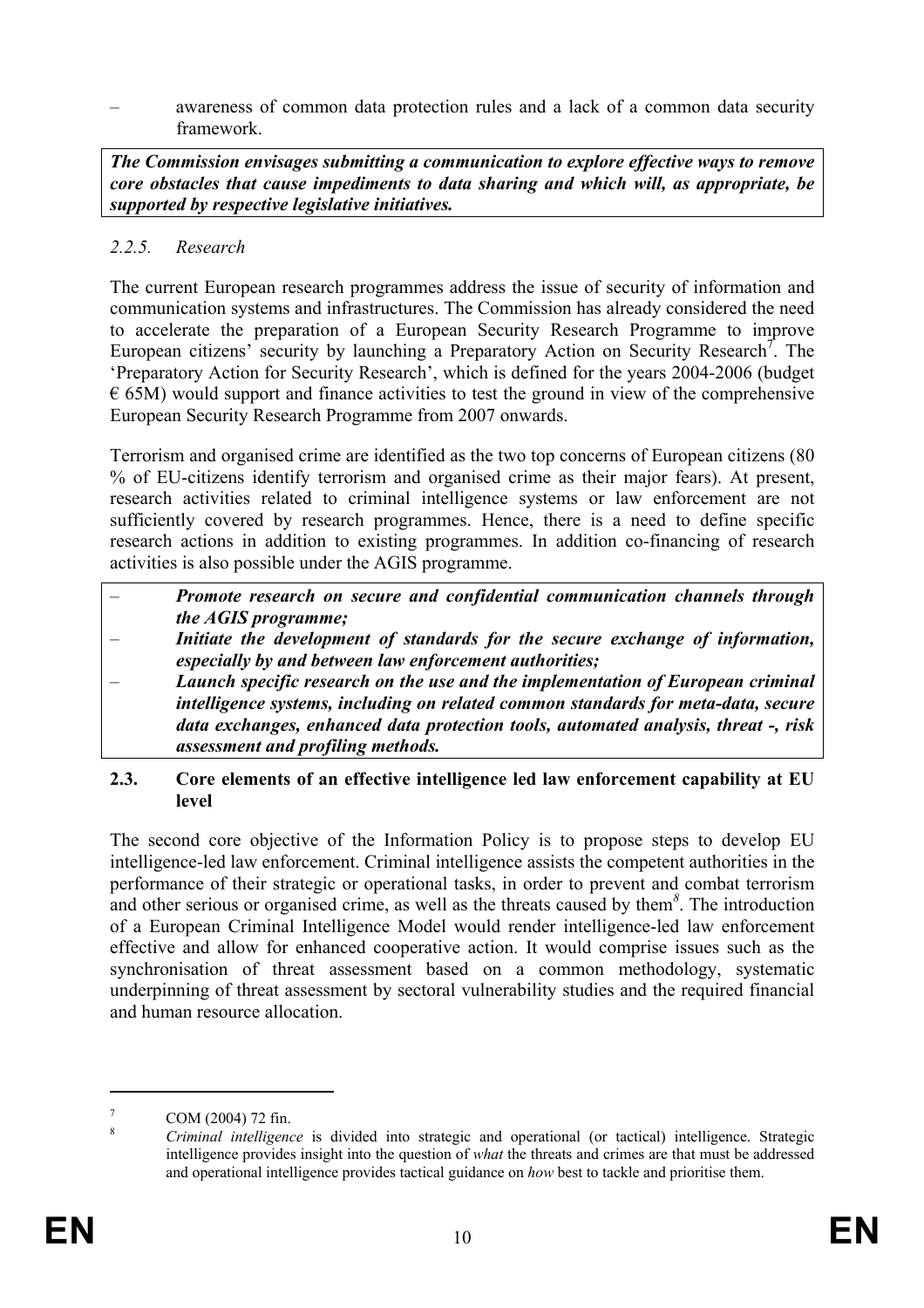The EU Information Policy for law enforcement aims to **make the necessary information available to an EU criminal intelligence network** to generate first-class EU criminal intelligence, resulting in the periodic production of EU strategic and operational assessments. The availability of the Europol Information System will also play an important role in the development of such an EU intelligence capability.

The steps outlined hereafter should lead to a situation where strategic assessments are readily available to the decision makers in order to revise law enforcement priorities as often as necessary. In addition, operational assessments would become available to the Chiefs of Police Task Force (CPTF) providing the best available tactical knowledge to prevent or combat the threats or crime, including terrorism, as prioritised by the Council.

At this moment the EU law enforcement authorities are not guided by criminal intelligence that targets the security of the EU as a whole. Today an urgent need exists to protect EU citizens against new security risks and threats. Therefore it is imperative that EU strategic and operational assessments are rapidly made available. Equally the exchange of intelligence should be subject to the rule of law and respect for the fundamental rights of individuals.

Therefore the following two-phased approach is envisaged:

• In the short term, the Member States' criminal intelligence services should meet on a monthly basis, possibly under the aegis of Europol, to discuss their national strategic and operational assessments. Europol should contribute with all intelligence it can avail. The resulting intelligence should be collated to produce EU strategic assessments for instance twice a year, and EU operational assessments every month. The EU strategic assessments would allow the Council to set law enforcement priorities. The CPTF should hand down the operational assessments to the operational levels within national law enforcement communities.

This should, at first stage, draw on information that Member States' criminal intelligence and Europol can lawfully access on the basis of current legislation and make use of available analytical tools.

• In the longer term, the national criminal intelligence authorities can start producing criminal intelligence using standardised analytical tools on the basis of relevant law enforcement data available within the Union.

The importance of Europol would increase, since data and procedures will be more European. This would result in criminal intelligence of a superior quality as it would be more standardised and thus more widely understood. The relations between Europol, the Council and the CPTF need to adapt to the changing circumstances. At that moment, the EU will be in a position to assert itself on the international scene as a law enforcement partner with its own distinct character and quality.

The Commission envisages studying the necessary steps to establish a system for the timely production of reliable criminal intelligence assessment and to present a report to the Council by end of 2005.

Priorities will be set by the Council on the basis of strategic assessments that are developed by the Criminal Intelligence Group. Such operational assessment should offer the possibility of obtaining specific outcomes, for instance making arrests, seizing or forfeiting assets from criminal activities or undertaking dedicated efforts to disrupt a criminal group.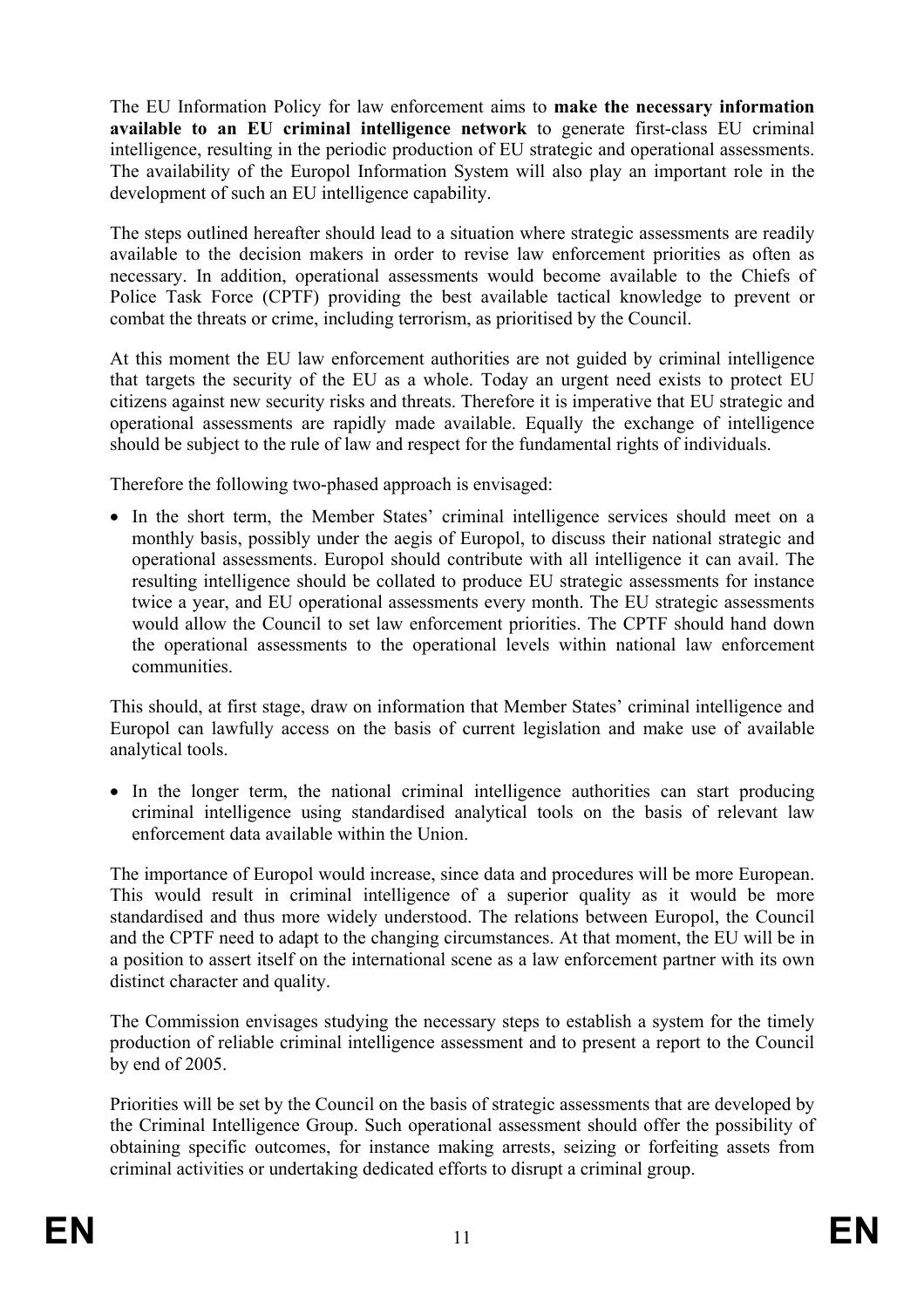Commonly-used intelligence methods should be formatted to make them fit for use not only at the general EU level, but also to deal with specific trans-national or regional issues (e.g. the Baltic Sea Task Force on organised crime). The Commission and Europol should conduct a study of the different methods in use in Member States' criminal intelligence bodies and propose by end of 2005 a European analytical methodology for criminal intelligence. Connected to this, CEPOL could be requested to set up a training curriculum to teach criminal analysts to use these methods, and senior management to make best use of operational assessments. The analytical methods that are commonly used $9$  should generate results that can be used to produce EU strategic and operational assessments.

- *The ideas of this Communication could be endorsed by the Council as to take the appropriate measures for their implementation.*
- *Under the aegis of Europol, the representatives of Member States' Criminal Intelligence entities should assemble national strategic and operational assessments.*
- *The Council could call on the Member States to make intelligence available to Europol, and to mandate Europol to elaborate a comprehensive threat assessment. Customs and border control authorities could be instructed to coordinate the production of their intelligence with Europol.*

– *Common crime statistics definitions and reporting standards should be developed* 

– *Common analysis methods for the production of intelligence at EU level should be developed possibly under the aegis of Europol.*

## **2.4. Building of trust**

The third core objective of the Information Policy is to contribute to the building of trust between European law enforcement authorities, officials and partners by establishing a joint platform of shared values, standards and policy orientations.

The introduction of common standards is crucial to create a trusted environment for the collection, access and exchange of information (see in particular section 2.2). Common standards on data access and processing as well as compatible methodologies related to threat, risk and profile assessments will become an indispensable basis for the effective sharing of information and intelligence at strategic and operational levels. These measures will only be effective if there is persistent political support for the implementation of a **common law enforcement space** in the EU, based on compatible national criminal intelligence systems which will form together a conceptually integrated European criminal intelligence model.

Accordingly, formal and informal working relations need to be developed in order to make the system function. Training of law enforcement personnel to share a common understanding of criminal intelligence will contribute to developing these aspects. CEPOL should play a major role in this context, in particular by:

– setting up regular training courses for potential future policy decision makers and top managers;

<u>.</u>

<sup>9</sup> The methods are analysis in the fields of results, crime patterns, criminal markets, criminal networks, risks (which is used as a management tool in itself), target profiles (often called "profiling"), criminal business profiles, and demographic and social trends.